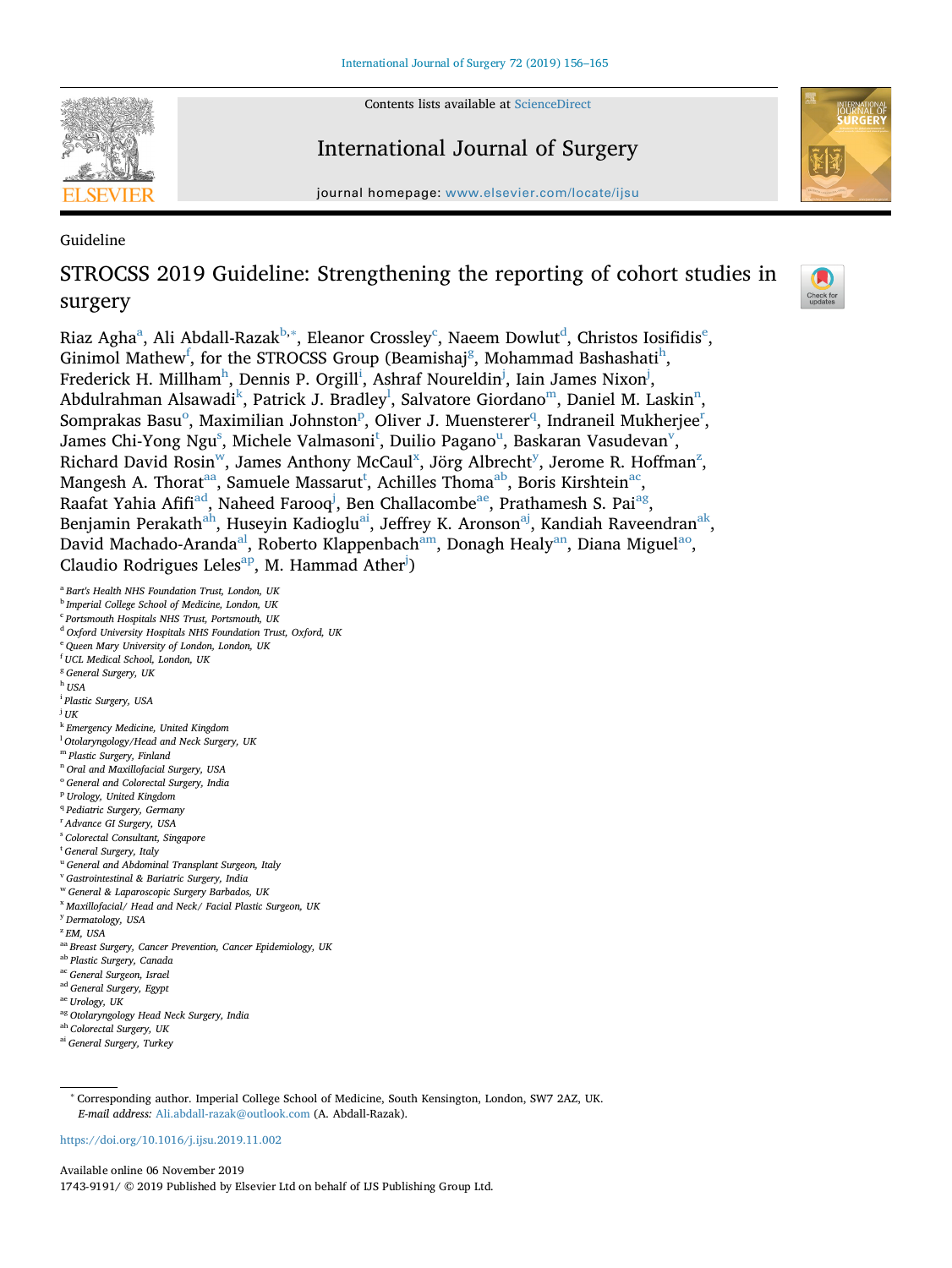<span id="page-1-0"></span>aj *Physician and Clinical Pharmacologist, UK*

<span id="page-1-1"></span>ak *Orthopaedic Surgery, Malaysia*

<span id="page-1-2"></span>al *Acute Care Surgery, USA*

<span id="page-1-3"></span>am *Acute Care Surgery, Argentina*

<span id="page-1-4"></span>an *Vascular Surgery, Ireland*

<span id="page-1-6"></span><span id="page-1-5"></span>ao *Dermatology, Portugal* ap *Oral Rehabilitation, Brazil*

ARTICLE INFO

*Keywords:* Case-control studies Cohort studies Cross-sectional Reporting guideline **STROCSS** 

| R. Agha, et al. | 156–165 International Journal of Surgery 72 (2019)<br>. |
|-----------------|---------------------------------------------------------|
|-----------------|---------------------------------------------------------|

ABSTRACT

*Introduction:* The STROCSS guideline was developed in 2017 to improve the reporting quality of observational studies in surgery. Building on its impact and usefulness, we sought to update the guidelines two years after its publication. *Methods:* A steering group was formed to review the existing guideline and propose amendments to the 17-item checklist. A Delphi consensus exercise was utilised to determine agreement across a list of proposed modifications to the STROCSS 2017 guideline. An expert panel of 46 surgeons were invited to assess the proposed updates via Google Forms.

*Results:* The response rate was  $91\%$  (n = 42/46). High agreement was reached across all the items and the guideline was finalised in the first round. The checklist maintained 17-items, with modifications primarily considered to improve content and readability.

*Conclusions:* The STROCSS 2019 guideline is hereby presented as a considered update to improve reporting of cohort, cross-sectional and case-control studies in surgery.

#### **1. Introduction**

The STROCSS Guideline [[1](#page-9-0)] was developed to improve the reporting quality of observational studies in surgery. While cohort studies account for a large proportion of the published literature in surgery, reporting quality has been poor [\[2\]](#page-9-1). The guidelines published in 2017 improved reporting standards and was internationally utilised across a large number of journals [[1](#page-9-0)].

Subsequently the STROCSS Guideline has been cited 470 times at the time of writing [\[3\]](#page-9-2). It therefore appears that the guideline has been well accepted amongst the surgical community. Since its introduction and repeated usage, ideas for development and refinement of the guideline were considered.

The STROCSS 2019 steering group compiled a list of proposals for amendments to the STROCSS 2017 Guideline, with a primary aim of improving its content, readability and layout. The new guideline aims to be more accessible to researchers from all backgrounds, building on its proven ability to improve the reporting of cohort studies in surgery.

#### **2. Methods**

A similar methodology to the one used in the development of the STROCSS 2017 Guideline was implemented. Internal discussions regarding possible further development of the STROCSS Guideline were held by the STROCSS steering group via telephone and online Skype (Microsoft ®, Washington, US) conversations. Proposals were compiled and built onto the pre-existing 2017 Guideline. An expert panel of surgeons was invited, through a Delphi consensus exercise, to assess the new proposals, and decide on their inclusion within the 2019 Guideline. Some of this panel had previously engaged in the design of the 2017 Guideline.

### *2.1. The Delphi process*

The Delphi questionnaire was administered using Google Forms (Google®, California, US) <https://www.google.co.uk/forms/about/>, similar to the first version of the guideline. The questionnaire was conducted using standard Delphi Methodology [[4](#page-9-3)]. The same questionnaire was completed by all participants. Participants were invited to score each of the 17 items in accordance with their agreement with them.

Agreement was assessed according to a nine-point Likert scale, where 1 indicated 'not important', and 9 indicated 'critically important.' This methodology follows the recommendations outlined by the Grading

Recommendations, Assessment, Development, and Evaluations (GRADE) working group [\[3\]](#page-9-2). An item's importance - in this case, to the reporting of observational studies - was summarised by the score allocated to it by each expert. In accordance with the Likert scale: 1–3 indicated an item was of little importance; 4–6 indicated the item was important but not critical; 7–9 indicated the item was critically important.

An item could proceed to the reporting guideline if it was scored at 7–9 by at least 70% of the respondents, while also having no more than 30% of the responders scoring it at 1–3. Any items unable to meet these requirements were removed from the guideline. The entire scoring process was completed electronically, via the Google Forms. There was no predetermined number of rounds, with the scoring process continuing until all items reached the required rate of scoring with unanimous agreement.

#### **3. Participant selection**

A total of 46 people were invited to participate, some of whom were involved in the STROCSS 2017 guideline. They represented countries across North and South America, Europe, Africa, Asia and Australasia. Participants represented ten surgical specialties, as well as allied specialties including; dermatology, pathology, oncology, clinical pharmacology and acute care surgery. Many participants were experienced researchers, authors, journal reviewers, editorial board members and editors.

### **4. Results**

#### *4.1. Updates*

The Guideline was developed between the STROCSS steering group, in collaboration with the expert panel, and the changes are detailed in [Table 1.](#page-2-0) Changes were intended to improve clarity, enhance the reporting of cohort studies, and make the guidelines more readable to the user.

#### *4.2. Results of Delphi exercise*

[Table 2](#page-7-0) summarizes the results of the Delphi exercise. A high response rate (91%,  $n = 42/46$ ) was achieved. The first round resulted in high agreement between all experts, meaning the study was complete after a single round of expert panel review. At the end of the scoring exercise, participants were invited to suggest new ideas on the revised Guidelines. No consensus could be made on missing items, or beneficial additional items to the Guideline.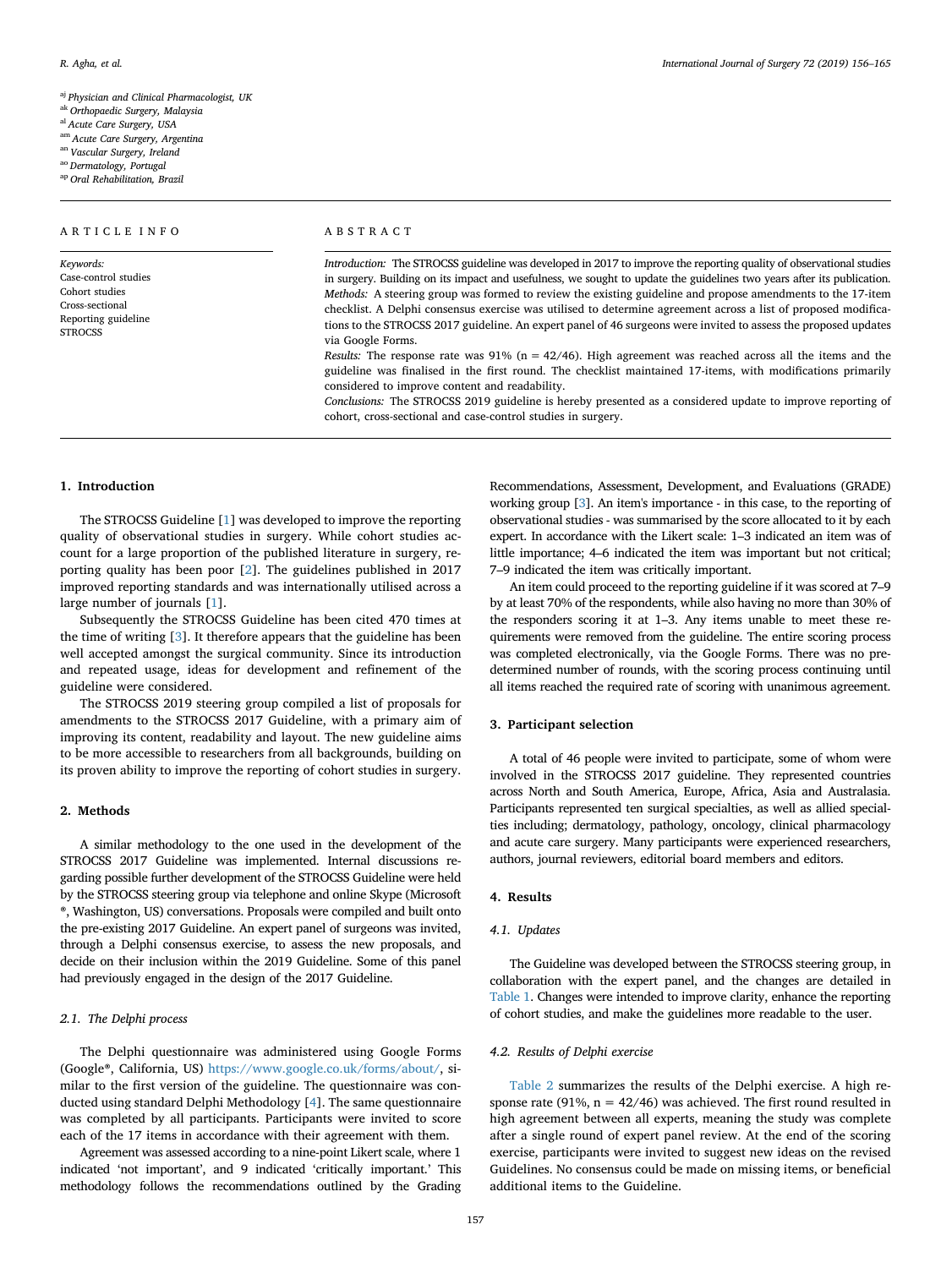<span id="page-2-0"></span>

| Table 1                  | Updated STROCSS Guideline, with rationale for any changes.                                                                                                                                                                                         |                                                                                                                                                                                                                                                                                                                                 |                                                                                                                                       |
|--------------------------|----------------------------------------------------------------------------------------------------------------------------------------------------------------------------------------------------------------------------------------------------|---------------------------------------------------------------------------------------------------------------------------------------------------------------------------------------------------------------------------------------------------------------------------------------------------------------------------------|---------------------------------------------------------------------------------------------------------------------------------------|
| The STROCSS Guideline    |                                                                                                                                                                                                                                                    |                                                                                                                                                                                                                                                                                                                                 |                                                                                                                                       |
| Item no.                 | Original Item description                                                                                                                                                                                                                          | Revised Item description                                                                                                                                                                                                                                                                                                        | Rationale for change                                                                                                                  |
| TITLE                    | Title. The words "cohort" and the area of focus should appear in the title (e.g.<br>study is<br>disease, exposure/intervention or outcome). Whether the<br>retrospective or prospective should also be stated.                                     | Key elements of study design are stated (e.g.<br>The area of focus is described (e.g. disease,<br>- The word cohort or cross-sectional or case-<br>exposure/intervention, outcome)<br>controlled is included<br>Title:                                                                                                          | Presentation changes to improve clarity                                                                                               |
| ABSTRACT<br>2a           | Abstract - Introduction What is the background and scientific rationale for the<br>research question.                                                                                                                                              | Introduction: the following points are briefly described<br>retrospective or prospective)<br>- Background                                                                                                                                                                                                                       | Presentation changes to improve clarity                                                                                               |
| 2b                       | Abstract - Methods - Describe the study design (cohort design, retrospective or<br>prospective, single or multi-centre, etc), what was done to each group, how,<br>when was it done and by whom.                                                   | - Study design (cohort, retro-/prospective, single/<br>Methods: the following areas are briefly described<br>Patient populations and/or groups, including<br>- Interventions (type, operators, recipients,<br>- Scientific Rationale for this study<br>control group, if applicable<br>multi-centred)<br>timeframes)            | Presentation changes to improve clarity.<br>reader is immediately aware what was<br>Inclusion of outcome measures so the<br>assessed. |
| $\alpha$                 | Abstract - Results What was found. Give the results for the main outcomes.                                                                                                                                                                         | - Summary data (with statistical relevance) with<br>Results: the following areas are briefly described<br>Outcome measures                                                                                                                                                                                                      | Presentation changes to improve clarity.<br>Addition of statistical relevance (if                                                     |
| $_{\rm 2d}$              | Abstract - Conclusion - What have we learned and what does it mean. Where<br>should future research go.                                                                                                                                            | Conclusion: the following areas are briefly described<br>qualitative descriptions, where appropriate<br>- Direction of and need for future research<br>- Implications to practice<br>- Key conclusions                                                                                                                          | Presentation changes to improve clarity<br>relevant).                                                                                 |
| INTRODUCTION<br>$\infty$ | Explain the scientific background and rationale for the cohort study. What are<br>objectives, research questions and the hypotheses.                                                                                                               | Introduction: the following areas are described in full<br>- Relevant background and scientific rationale<br>- Research question and hypotheses, where<br>- Aims and objectives                                                                                                                                                 | Presentation changes to improve clarity                                                                                               |
| <b>METHODS</b><br>4a     | in accordance with<br>the declaration of Helsinki - "Every research study involving human subjects<br>must be registered in a publicly accessible database before recruitment of the<br>Registration and ethics State the research registry number | - Research Registry number is stated, in accordance<br>with the declaration of Helsinki*<br>Registration and ethics<br>appropriate                                                                                                                                                                                              | Presentation changes to improve clarity.<br>Separation of quote for clarity                                                           |
|                          | ClinicalTrials.gov or ISRCTN). Even retrospective studies should be registered<br>first subject" (this can be obtained from; ResearchRegistry.com or<br>prior to submission.                                                                       | *"Every research study involving human subjects must be<br>from: ResearchRegistry.com or ClinicalTrials.gov or<br>recruitment of the first subject" (this can be obtained<br>- All studies (including retrospective) should be<br>registered in a publicly accessible database before<br>registered before submission<br>(SRCTN |                                                                                                                                       |
| 4                        | Ethical Approval - State whether ethical approval was needed and if so, what<br>the relevant judgement reference from the IRB or local ethics committee was?<br>If ethical approval was not needed, state why.                                     | Ethical Approval: the following areas are described in<br>- Where ethics was unnecessary, reasons are<br>- Ethical approval, with relevant judgement<br>reference from ethics committees<br>- Necessity for ethical approval<br>provided<br>E                                                                                   | Presentation changes to improve clarity                                                                                               |

158

(*continued on next page*)

 $\left( {continued\ on\ next\ page} \right)$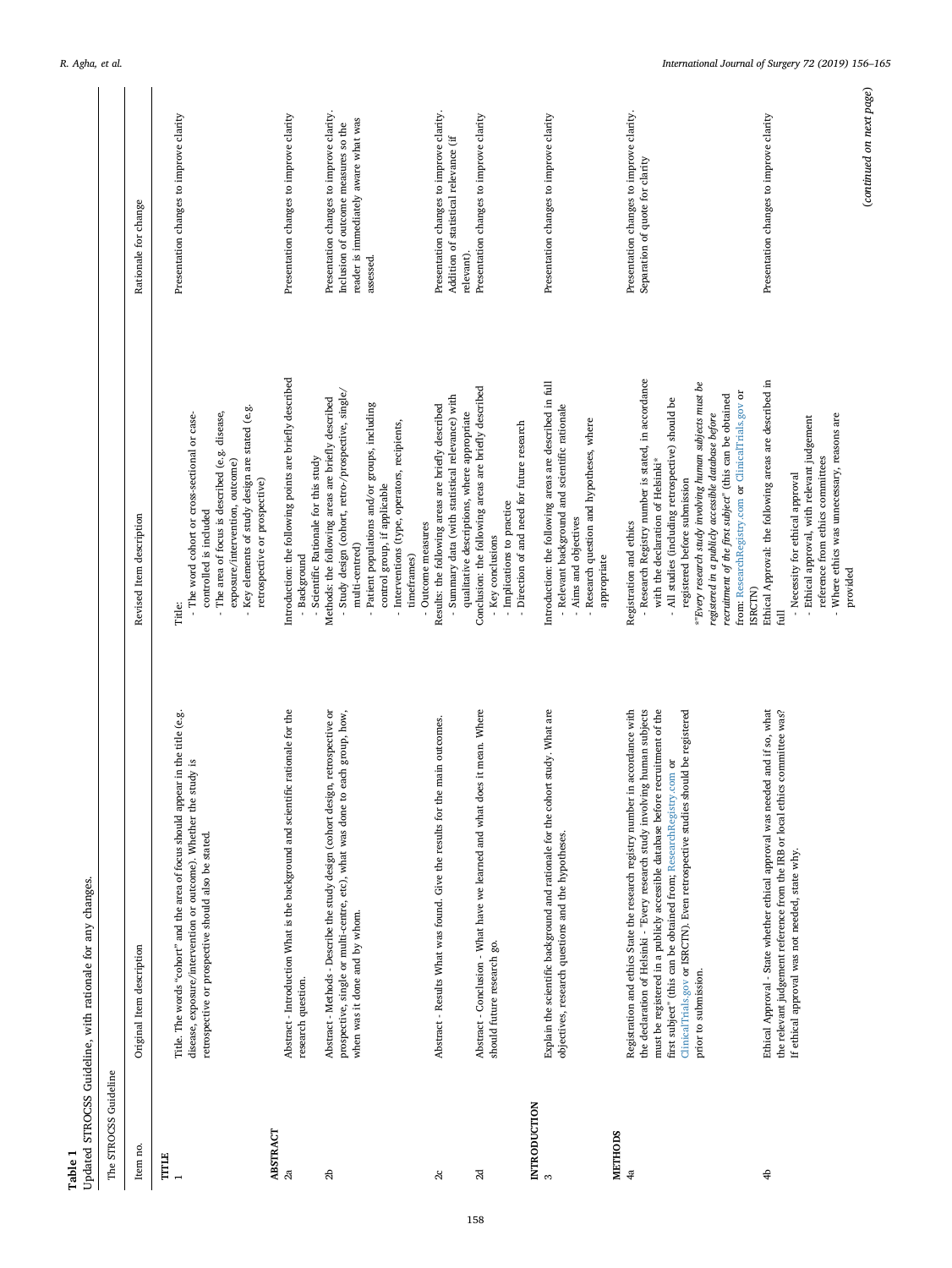| The STROCSS Guideline |                                                                                                                                                                                                                                                                        |                                                                                                                                                                                                                                    |                                                                       |
|-----------------------|------------------------------------------------------------------------------------------------------------------------------------------------------------------------------------------------------------------------------------------------------------------------|------------------------------------------------------------------------------------------------------------------------------------------------------------------------------------------------------------------------------------|-----------------------------------------------------------------------|
| Item no.              | Original Item description                                                                                                                                                                                                                                              | Revised Item description                                                                                                                                                                                                           | Rationale for change                                                  |
| $\ddot{\mathrm{r}}$   | accessed. Was it published in a journal e.g. IJS Protocols, BMJ Open, etc, if so,<br>Protocol - Was a research protocol developed apriori? Where can it be<br>provide the reference.                                                                                   | - Protocol (a priori or otherwise) details, with access<br>If published, journal mentioned with the reference<br>Protocol: the following areas are described<br>comprehensively<br>directions                                      | Presentation changes to improve clarity                               |
| $\overline{4}$        |                                                                                                                                                                                                                                                                        | study design e.g. were they involved on the study<br>- Describe how, if at all, patients were involved in<br>steering committee, did they provide input on<br>Patient Involvement in Research<br>provided                          | New item added                                                        |
| 5ã                    | Study design - State the research is a cohort study and whether prospective or<br>retrospective in design, whether single or multi-centre.                                                                                                                             | - Design (e.g. retro-/prospective, single/multi-<br>Study Design: the following areas are described<br>- 'Cohort' study is mentioned<br>outcome selection, etc.<br>comprehensively<br>centred)                                     | Presentation changes to improve clarity                               |
| 56                    | Location(s), and relevant dates, including periods of recruitment, exposure,<br>Setting - Describe the setting(s)and nature of the institution in which the<br>patient was managed; academic, community or private practice setting?<br>follow-up, and data collection | - Nature of institution (e.g. academic/community,<br>- Dates (recruitment, exposure, follow-up, data<br>Setting: the following areas are described<br>- Geographical location<br>public/private)<br>comprehensively<br>collection) | Presentation changes to improve clarity                               |
| 50                    | What interventions<br>Cohort Groups - State the number of groups in the study.<br>will each group receive?                                                                                                                                                             | Cohort Groups: the following areas are described in full<br>- Division of intervention between groups<br>- Number of groups                                                                                                        | Presentation changes to improve clarity                               |
| 35                    | specified/Describe<br>Sub-group - Analysis. Any planned sub-group analyses are<br>any methods used to examine subgroups and interactions                                                                                                                               | Subgroup Analysis: the following areas are described<br>- Methods used to examine subgroups and their<br>- Planned subgroup analyses<br>comprehensively<br>interactions                                                            | Presentation changes to improve clarity                               |
| <b>යි</b>             | length and methods<br>Participants - State any eligibility (inclusion/exclusion) criteria and the<br>sources and methods of selection of participants. Describe<br>of follow-up.                                                                                       | Participants: the following areas are described<br>- Length and methods of follow-up<br>- Recruitment sources<br>- Eligibility criteria<br>comprehensively                                                                         | Presentation changes to improve clarity                               |
| 6                     | Recruitment - State the methods of how patients or participants were<br>recruited to each group, over what time periods.                                                                                                                                               | - Methods of recruitment to each patient group<br>Recruitment: the following areas are described<br>- Period of recruitment<br>comprehensively                                                                                     | Presentation changes to improve clarity                               |
| <u>ა</u>              | determine study population, or mention of how appropriate study sample was<br>Whether there was calculation of margin of error or a prior analysis to<br>Sample size calculation<br>determined.                                                                        | Sample Size: the following areas are described<br>- Analysis to determine study population<br>- Power calculations, where appropriate<br>- Margin of error calculation<br>comprehensively                                          | Presentation changes to improve clarity.<br>Power calculations added. |
|                       |                                                                                                                                                                                                                                                                        |                                                                                                                                                                                                                                    | (continued on next page)                                              |

**Table 1** (*continued*)

 ${\bf Table ~1}~ (continued)$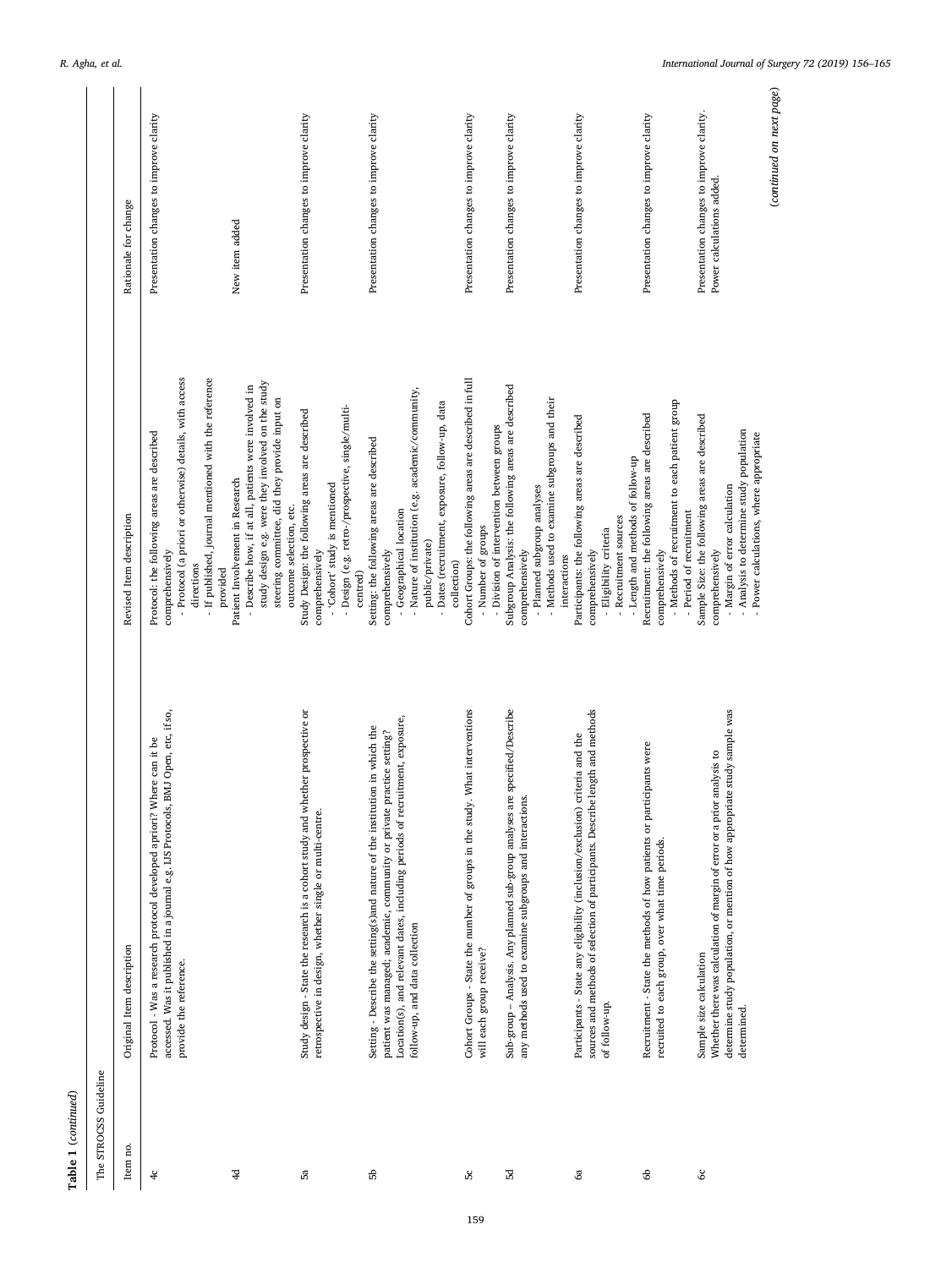| Table 1 (continued)                               |                                                                                                                                                                                                                                                                                                                                                                                                                                                                                                                                                         |                                                                                                                                                                                                                                                                                                                                                                                                       |                                         |
|---------------------------------------------------|---------------------------------------------------------------------------------------------------------------------------------------------------------------------------------------------------------------------------------------------------------------------------------------------------------------------------------------------------------------------------------------------------------------------------------------------------------------------------------------------------------------------------------------------------------|-------------------------------------------------------------------------------------------------------------------------------------------------------------------------------------------------------------------------------------------------------------------------------------------------------------------------------------------------------------------------------------------------------|-----------------------------------------|
| The STROCSS Guideline                             |                                                                                                                                                                                                                                                                                                                                                                                                                                                                                                                                                         |                                                                                                                                                                                                                                                                                                                                                                                                       |                                         |
| Item no.                                          | Original Item description                                                                                                                                                                                                                                                                                                                                                                                                                                                                                                                               | Revised Item description                                                                                                                                                                                                                                                                                                                                                                              | Rationale for change                    |
| Intervention and Considerations<br>$\mathbb{Z}^d$ | hypovolaemia/hypotension in burns patients, ICU care for sepsis, dealing with<br>Pre-intervention considerations - e.g. Patient optimisation: measures taken<br>prior to surgery or other intervention e.g. treating hypothermia/<br>anticoagulation/other medications and so on.                                                                                                                                                                                                                                                                       | volaemia/-tension; ICU care; bleeding problems;<br>Pre-intervention Considerations: the following areas<br>- Patient optimisation (pre-surgical measures)<br>- Pre-intervention treatment (hypothermia/<br>are described comprehensively<br>medications)                                                                                                                                              | Presentation changes to improve clarity |
| 47                                                | offered (pharmacological, surgical, physiotherapy, psychological, preventive)<br>VTE prophylaxis, etc). Medical devices should have manufacturer and model<br>and concurrent treatments (antibiotics, analgesia, anti-emetics, nil by mouth,<br>Types of intervention(s) deployed - To include reasoning behind treatment<br>specifically mentioned.                                                                                                                                                                                                    | - Manufacturer and model details where applicable<br>Aim of intervention (preventative/therapeutic)<br>- Concurrent treatments (antibiotics, analgaesia,<br>Intervention: the following areas are described<br>pharmacological, surgical, physiotherapy,<br>- Type of intervention and reasoning (e.g.<br>anti-emetics, NBM, VTE prophylaxis)<br>psychological)<br>comprehensively                    | Presentation changes to improve clarity |
| $\tilde{\kappa}$                                  | where, when and how was it done, including details for surgery; anaesthesia,<br>patient position, use of tourniquet and other relevant equipment, preparation<br>route and duration). Authors are encouraged to use figures, diagrams, photos,<br>used, sutures, devices, surgical stage (1 or 2 stage, etc) and operative time.<br>dosage, strength,<br>Peri-intervention considerations - Administration of intervention (what,<br>video and other multimedia to explain their intervention.<br>Pharmacological therapies should include formulation, | Intra-Intervention Considerations: the following areas<br>- Administration of intervention (location, surgical<br>needed, preparation, devices, sutures, operative<br>- Pharmacological therapies include formulation,<br>- Figures and other media are used to illustrate<br>details, anaesthetic, positioning, equipment<br>dosages, routes and durations<br>are described comprehensively<br>time) | Presentation changes to improve clarity |
| 74                                                | (position on the learning curve for the technique if established, specialisation<br>Who performed the procedure(s) - Operator experience for each group<br>and prior relevant training).                                                                                                                                                                                                                                                                                                                                                                | Operator Details: the following areas are described<br>- Specialisation and relevant training<br>- Learning curve for technique<br>- Training needed<br>comprehensively                                                                                                                                                                                                                               | Presentation changes to improve clarity |
| 7e                                                | variation. What measures were taken to ensure quality and consistency in the<br>Quality control - What measures were taken to reduce inter or intra-operator<br>lymph node counts,<br>delivery of the intervention e.g. independent observers,<br>etc                                                                                                                                                                                                                                                                                                   | - Measures taken to ensure quality and consistency<br>Quality Control: the following areas are described<br>- Measures taken to reduce variation<br>in intervention delivery<br>comprehensively                                                                                                                                                                                                       | Presentation changes to improve clarity |
| 7f                                                | Post-intervention considerations - e.g. post-operative instructions and place of<br>care. Important follow-up measures - diagnostic and other test results. Future<br>regional lymph nodes<br>endovascular<br>surveillance requirements - e.g. imaging surveillance of<br>aneurysm repair (EVAR) or clinical exam/ultrasound of<br>for skin cancer.                                                                                                                                                                                                     | Post-Intervention Considerations: the following areas<br>- Future surveillance requirements (e.g. imaging,<br>- Post-operative instructions and care<br>are described comprehensively<br>- Follow-up measures<br>blood tests)                                                                                                                                                                         | Presentation changes to improve clarity |
| ${}^{\circ}$                                      | Outcomes - What primary and secondary (if any) outcomes will be assessed<br>es used should be<br>and how are they defined. Definitions should be clear and precise.<br>Appropriate references to validation of outcome measur<br>provided if they exist.                                                                                                                                                                                                                                                                                                | - Follow-up period for outcome assessment, divided<br>- Primary outcomes, including validation, where<br>Outcomes: the following areas are described<br>- Secondary outcomes, where appropriate<br>- Definitions of outcomes<br>comprehensively<br>applicable<br>dnorß Kq                                                                                                                             | Presentation changes to improve clarity |

(*continued on next page*)

(continued on next page)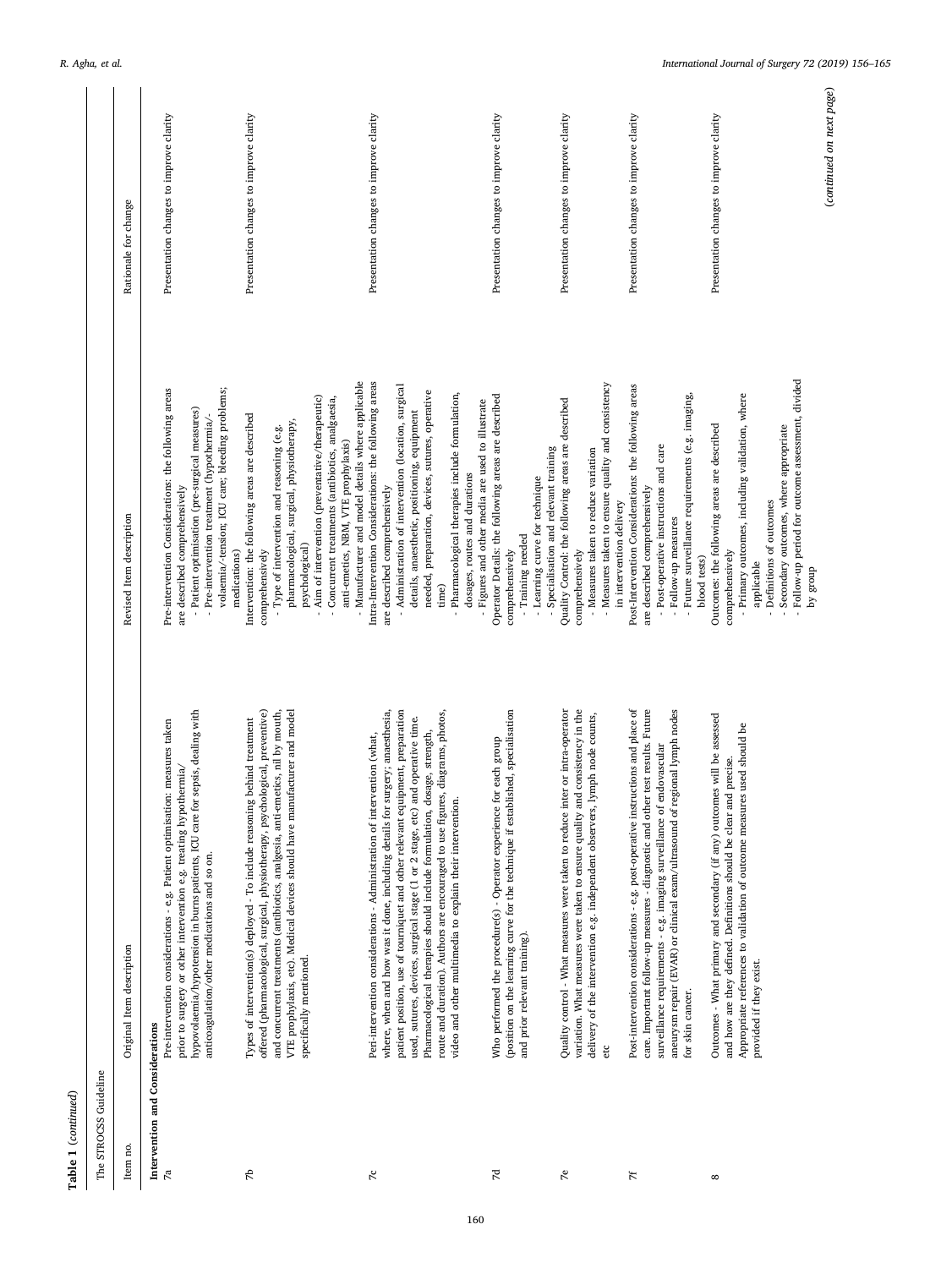| Table 1 (continued)   |                                                                                                                                                                                                                                                                                                                                                                                                            |                                                                                                                                                                                                                                                                                               |                                                                                                      |
|-----------------------|------------------------------------------------------------------------------------------------------------------------------------------------------------------------------------------------------------------------------------------------------------------------------------------------------------------------------------------------------------------------------------------------------------|-----------------------------------------------------------------------------------------------------------------------------------------------------------------------------------------------------------------------------------------------------------------------------------------------|------------------------------------------------------------------------------------------------------|
| The STROCSS Guideline |                                                                                                                                                                                                                                                                                                                                                                                                            |                                                                                                                                                                                                                                                                                               |                                                                                                      |
| Item no.              | Original Item description                                                                                                                                                                                                                                                                                                                                                                                  | Revised Item description                                                                                                                                                                                                                                                                      | Rationale for change                                                                                 |
| G                     | Clearly outlined statistical tests used to compare the outcomes between an inte-<br>rvention group and a comparison group, state whether pre-existing differences<br>and known confounders were controlled. The statistical package used should<br>Statistical methods -<br>be mentioned.                                                                                                                  | Analysis approach (e.g. intention to treat/per<br>- Statistical tests, packages/software used, and<br>Confounders and their control, if known<br>Statistics: the following areas are described<br>interpretation of significance<br>Sub-group analysis, if any<br>comprehensively<br>protocol | Analysis approach added to aid reviewing<br>Presentation changes to improve clarity.<br>the article. |
| <b>RESULTS</b><br>10a | Participants recruited with a flow diagram - Report numbers involved in each<br>group and use a flow diagram to show recruitment, non-participation, cross-<br>over, withdrawal from the study with reasons.                                                                                                                                                                                               | participation, cross-over and withdrawal, with<br>Participants: the following areas are described<br>- Flow of participants (recruitment, non-<br>comprehensively                                                                                                                             | Presentation changes to improve clarity                                                              |
|                       |                                                                                                                                                                                                                                                                                                                                                                                                            | relevant socioeconomic features, and significant<br>Population demographics (prognostic features,<br>numerical differences)<br>reasons)                                                                                                                                                       |                                                                                                      |
| 10 <sub>b</sub>       | Comparison between groups including a table - Provide a table comparing the<br>smoking status, etc) and relevant socioeconomic characteristics of each group<br>confidence intervals as appropriate). Were the groups matched and if so, how.<br>demographic, clinical/prognostic features (co-morbidities, tumour staging,<br>p-values and/or<br>and whether numerical differences are significant (using | Participant Comparison: the following areas are<br>- Table comparing demographics included<br>- Differences, with statistical relevance<br>- Any group matching, with methods<br>described comprehensively                                                                                    | Presentation changes to improve clarity                                                              |
| $10\mathrm{c}$        | etc) together with rationale and a diagram if appropriate. Degree of novelty<br>(how has it evolved, been altered or tinkered with, what learning occurred,<br>Changes - Any changes in the interventions during the course of the study<br>a comment on<br>learning curves should be made for new techniques/devices.<br>for a surgical technique/device should be mentioned and                          | - Changes to interventions, with rationale and<br>Intervention: the following areas are described<br>- Learning required for interventions<br>diagram, if appropriate<br>comprehensively                                                                                                      | Presentation changes to improve clarity                                                              |
| 11a                   | Outcomes and follow-up - Clinician assessed and patient-reported outcomes<br>(when appropriate) should be stated for each group (size of effect with raw<br>12-month follow-up.Make it clear which confounders were adjusted for and<br>assessed. Relevant photographs/radiological images should be provided e.g.<br>numbers and percentages) with inclusion of the time periods at which                 | - Clinician-assessed and patient-reported outcomes<br>- Relevant photographs and imaging are desirable<br>Outcomes: the following areas are described<br>- Degree of novelty for intervention<br>for each group<br>comprehensively                                                            | Presentation changes to improve clarity                                                              |
| 11 <sub>b</sub>       | Intervention adherence/compliance and tolerability - How was this assessed.<br>fraction) or cross-<br>Describe loss to follow-up (express as a percentage and a<br>over between group and any explanations for them.<br>which were not.                                                                                                                                                                    | - Confounders to outcomes and which are adjusted<br>- Loss to follow up, with reasons (percentage and<br>Tolerance: the following areas are described<br>- Cross-over with explanation<br>- Assessment of tolerance<br>comprehensively<br>fraction)                                           | Presentation changes to improve clarity                                                              |
|                       |                                                                                                                                                                                                                                                                                                                                                                                                            |                                                                                                                                                                                                                                                                                               | (continued on next page)                                                                             |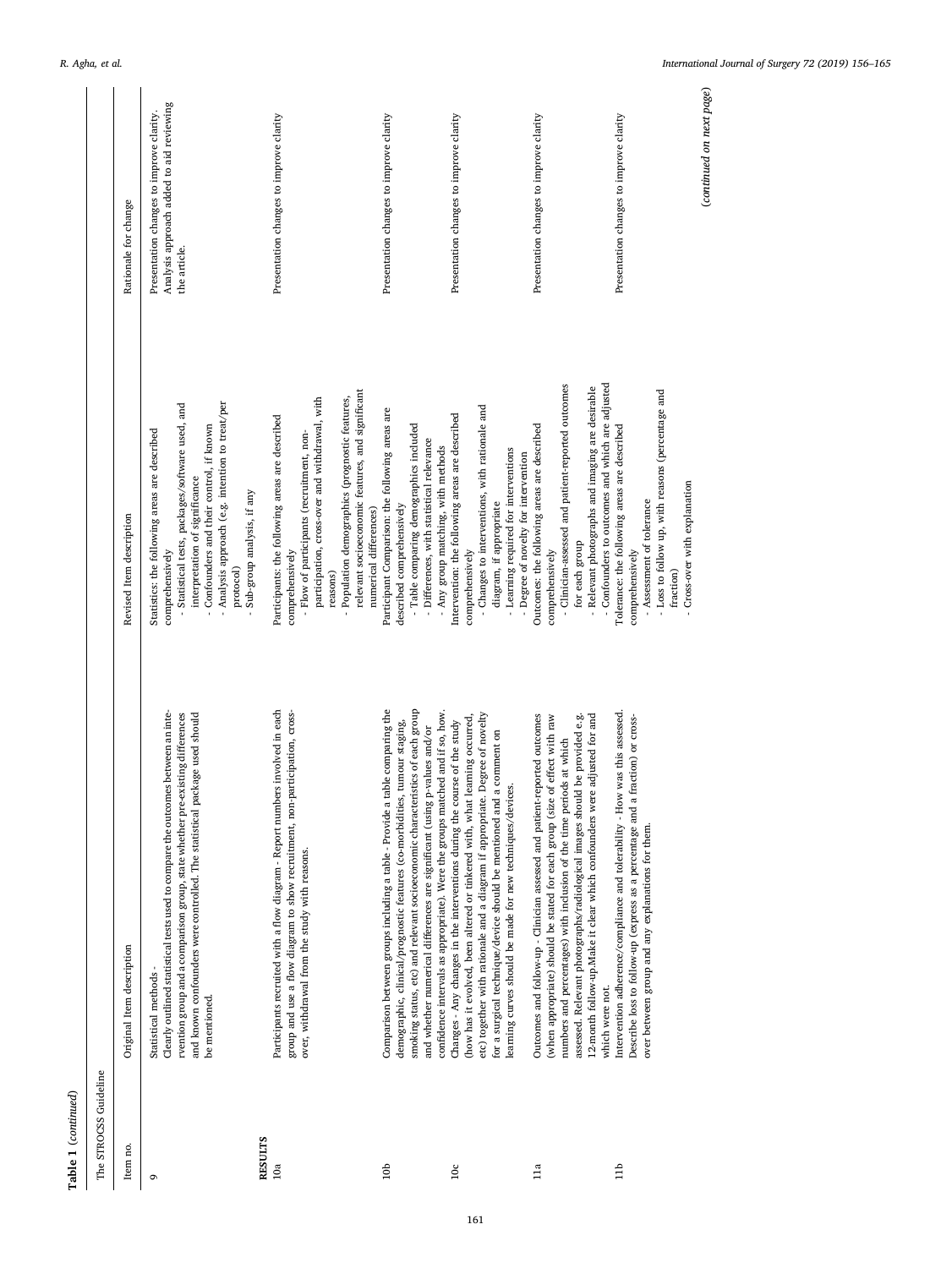| The STROCSS Guideline                |                                                                                                                                                                                                                                                                                                                                                                                                                     |                                                                                                                                                                                                                                                                                                                                                                                                                                                                                     |                                                                                    |
|--------------------------------------|---------------------------------------------------------------------------------------------------------------------------------------------------------------------------------------------------------------------------------------------------------------------------------------------------------------------------------------------------------------------------------------------------------------------|-------------------------------------------------------------------------------------------------------------------------------------------------------------------------------------------------------------------------------------------------------------------------------------------------------------------------------------------------------------------------------------------------------------------------------------------------------------------------------------|------------------------------------------------------------------------------------|
| Item no.                             | Original Item description                                                                                                                                                                                                                                                                                                                                                                                           | Revised Item description                                                                                                                                                                                                                                                                                                                                                                                                                                                            | Rationale for change                                                               |
| 11c                                  | ideally categorised in accordance with the Clavien-Dindo Classification. How<br>Blood loss, wound<br>Complications and adverse or unanticipated events - Described in detail and<br>complications, re-exploration/revision surgery, 30-day post-op and long-term<br>they were prevented, mitigated, diagnosed and managed.<br>morbidity/mortality may need to be specified.                                         | Evaluation in a Cohort of 6336 Patients and Results of a<br>*Dindo D, Demartines N, Clavien P-A. Classification of<br>- Mitigation for adverse events (blood loss, wound<br>Complications: the following areas are described<br>care, revision surgery should be specified<br>Surgical Complications. A New Proposal with<br>Survey. Ann Surg. 2004; 240(2): 205-213<br>- Classified according to Clavien-Dindo<br>- Adverse events described<br>classification*<br>comprehensively | Presentation changes to improve clarity.<br>Reference added for user's benefit.    |
| DISCUSSION<br>12                     | Summarise key results                                                                                                                                                                                                                                                                                                                                                                                               | Key Results: the following areas are described<br>- Key results, including relevant raw data<br>Statistical analyses with significance<br>comprehensively                                                                                                                                                                                                                                                                                                                           | Presentation changes to improve clarity.<br>Addition of statistical significance.  |
| $13$                                 | Relevant literature, implications for clinical practice guidelines, how have the<br>compare with established therapies and the prevailing gold standard should<br>indications for a new technique/device been refined and how do outcomes<br>Discussion of the relevance of the findings and rationale for conclusions -<br>one exist and any relevant hypothesis generation. The rationale for any<br>conclusions. | - Comparison to current gold standard of care<br>Discussion: the following areas are described<br>- Implications to clinical practice<br>- Reference to relevant literature<br>- Relevant hypothesis generation<br>- Conclusions and rationale<br>comprehensively                                                                                                                                                                                                                   | Presentation changes to improve clarity                                            |
| $\overline{14}$                      | Strengths and limitations of the study                                                                                                                                                                                                                                                                                                                                                                              | Strengths and Limitations: the following areas are<br>- Limitations and potential impact on results<br>- Assessment of bias and management<br>described comprehensively<br>- Strengths of the study                                                                                                                                                                                                                                                                                 | Presentation changes to improve clarity.<br>Addition of bias and management.       |
| CONCLUSION<br>15                     | State what needs to be done next, further research with what study design(s).                                                                                                                                                                                                                                                                                                                                       | - Relevance of findings and potential implications to<br>Future research that is needed is described, with<br>Implications and Relevance: the following areas are<br>clinical practice are detailed<br>described comprehensively<br>study designs detailed                                                                                                                                                                                                                          | Presentation changes to improve clarity                                            |
| <b>DECLARATIONS</b><br>$\frac{8}{1}$ | State the key conclusions from the study and key directions for future research                                                                                                                                                                                                                                                                                                                                     | - Key directions for future research are summarised<br>- Key conclusions are summarised<br>Conclusions:                                                                                                                                                                                                                                                                                                                                                                             | Presentation changes to improve clarity                                            |
| 17 <sub>b</sub><br>$17a$             | State any conflicts of interest<br>State any sources of funding                                                                                                                                                                                                                                                                                                                                                     | - Sources of funding (e.g. grant details), if any, are<br>- Conflicts of interest, if any, are described<br>Conflicts of interest<br>clearly stated<br>Funding                                                                                                                                                                                                                                                                                                                      | Presentation changes to improve clarity<br>Presentation changes to improve clarity |

**Table 1** (*continued*)

 ${\bf Table ~1}~ (continued)$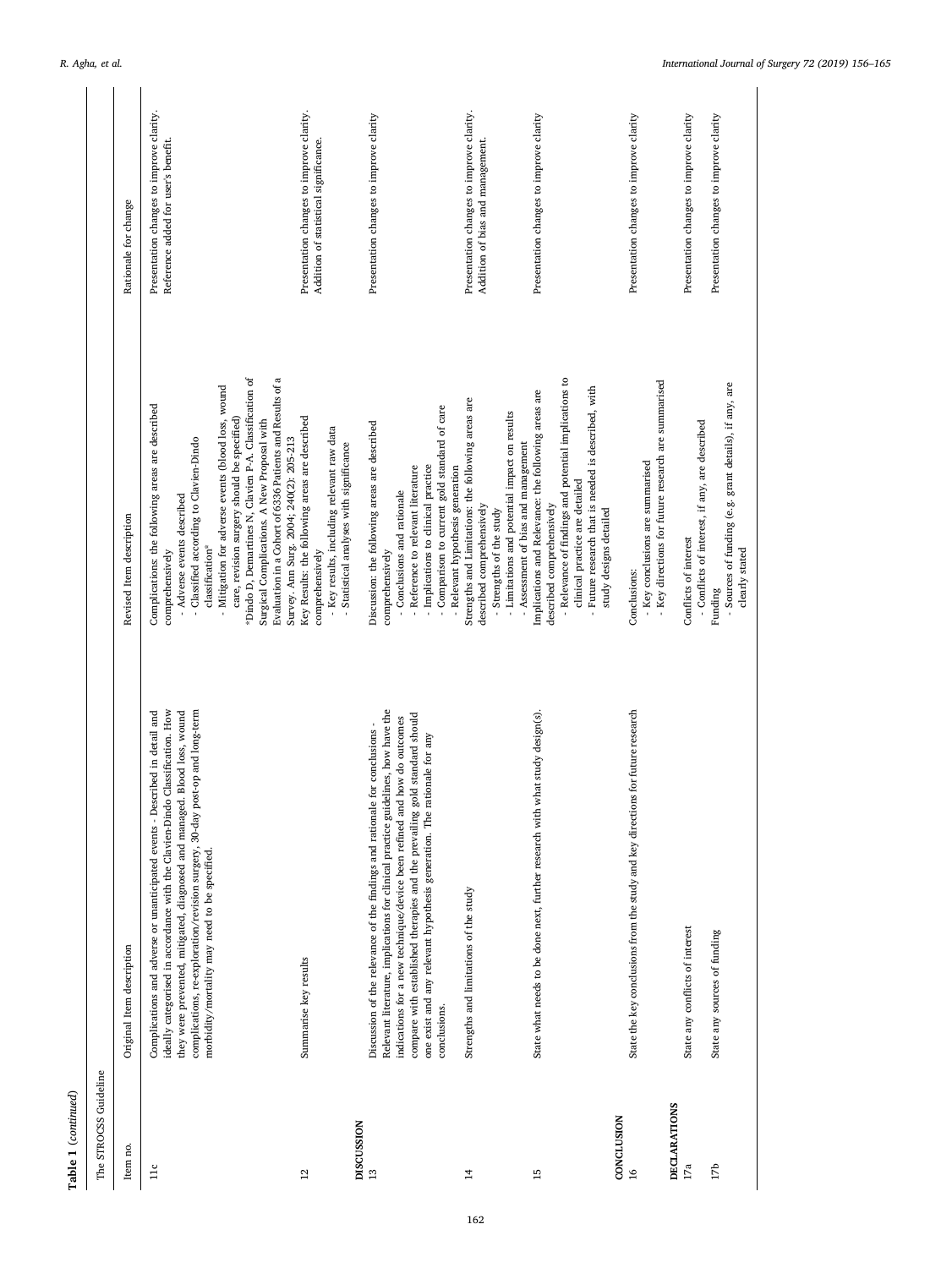## <span id="page-7-0"></span>**Table 2**

Summarised results of the STROCCS 2019 Delphi exercise.

The STROCSS Guideline 2019

| Item no.            | Revised Item                                                                                                                                            | % Agreement  |
|---------------------|---------------------------------------------------------------------------------------------------------------------------------------------------------|--------------|
| TITLE               |                                                                                                                                                         |              |
| $\mathbf{1}$        | - The word cohort/cross-sectional/case-control is included                                                                                              | 98% (41/42)  |
|                     | - The area of focus is described (e.g. disease, exposure/intervention, outcome)                                                                         |              |
| <b>ABSTRACT</b>     | - Key elements of the study design are stated (e.g. retrospective/prospective)                                                                          |              |
| 2a                  | Introduction: the following points are briefly described                                                                                                | 95% (40/42)  |
|                     | - Background                                                                                                                                            |              |
|                     | - Scientific Rationale for this study                                                                                                                   |              |
| 2b                  | Methods: the following areas are briefly described                                                                                                      | 98% (41/42)  |
|                     | - Study design (cohort/cross-sectional/case-control, retro-/prospective, single/multi-centred)                                                          |              |
|                     | - Patient populations and/or groups, including control group, if applicable                                                                             |              |
|                     | - Interventions (type, operators, recipients, timeframes)                                                                                               |              |
| 2c                  | - Outcome measures<br>Results: the following areas are briefly described                                                                                | 100% (42/42) |
|                     | - Summary data (with statistical relevance) with qualitative descriptions, where appropriate                                                            |              |
| 2d                  | Conclusion: the following areas are briefly described                                                                                                   | 93% (39/42)  |
|                     | - Key conclusions                                                                                                                                       |              |
|                     | - Implications for practice                                                                                                                             |              |
|                     | - Direction of and need for future research                                                                                                             |              |
| <b>INTRODUCTION</b> |                                                                                                                                                         |              |
| 3                   | The following areas are described comprehensively:                                                                                                      | 100% (42/42) |
|                     | - Relevant background and scientific rationale                                                                                                          |              |
|                     | - Aims and objectives<br>- Research question and hypotheses, where appropriate                                                                          |              |
| <b>METHODOLOGY</b>  |                                                                                                                                                         |              |
| 4a                  | Registration and ethics:                                                                                                                                | 90% (38/42)  |
|                     | - Research Registry number is stated, in accordance with the Declaration of Helsinki*                                                                   |              |
|                     | - All studies (including retrospective) should be registered before submission                                                                          |              |
|                     | *"Every research study involving human subjects must be registered in a publicly accessible database before recruitment of the first subject" (this can |              |
|                     | be obtained from: researchregistry.com or ClinicalTrials.gov or ISRCTN)                                                                                 |              |
| 4b                  | Ethical Approval: the following areas are described comprehensively                                                                                     | 98% (41/42)  |
|                     | - Necessity for ethical approval                                                                                                                        |              |
|                     | - Ethical approval, with relevant judgement reference from ethics committees<br>- Where ethics was unnecessary, reasons are provided                    |              |
| 4c                  | Protocol: the following areas are described comprehensively                                                                                             | 88% (37/42)  |
|                     | - Protocol (a priori or otherwise) details, with access directions                                                                                      |              |
|                     | - If published, journal mentioned with the reference provided                                                                                           |              |
| 4d                  | Patient Involvement in Research:                                                                                                                        | 81% (34/42)  |
|                     | - Description of patient involvement in study design, if any (e.g. involvement in study steering committee, involvement in outcome selection)           |              |
| 5a                  | Study Design: the following areas are described comprehensively                                                                                         | 98% (41/42)  |
|                     | - 'Cohort' study is mentioned                                                                                                                           |              |
| 5b                  | - Design (e.g. retro-/prospective, single/multi-centred)                                                                                                |              |
|                     | Setting: the following areas are described comprehensively<br>- Geographical location                                                                   | 95% (40/42)  |
|                     | - Nature of institution (e.g. academic/community, public/private)                                                                                       |              |
|                     | - Dates (recruitment, exposure, follow-up, data collection)                                                                                             |              |
| 5c                  | Cohort Groups: the following areas are described comprehensively                                                                                        | 100% (42/42) |
|                     | - Number of groups                                                                                                                                      |              |
|                     | - Division of intervention between groups                                                                                                               |              |
| 5d                  | Subgroup Analysis: the following areas are described comprehensively                                                                                    | 98% (41/42)  |
|                     | - Planned subgroup analyses                                                                                                                             |              |
| 6a                  | - Methods used to examine subgroups and their interactions<br>Participants: the following areas are described comprehensively                           |              |
|                     | - Eligibility criteria                                                                                                                                  | 98% (41/42)  |
|                     | - Recruitment sources                                                                                                                                   |              |
|                     | - Length and methods of follow-up                                                                                                                       |              |
| 6b                  | Recruitment: the following areas are described comprehensively                                                                                          | 98% (41/42)  |
|                     | - Methods of recruitment to each patient group                                                                                                          |              |
|                     | - Period of recruitment                                                                                                                                 |              |
| 6с                  | Sample Size: the following areas are described comprehensively                                                                                          | 95% (40/42)  |
|                     | - Margin of error calculation                                                                                                                           |              |
|                     | - Analysis to determine study population                                                                                                                |              |
| 7                   | - Power calculations, where appropriate<br>Outcomes: the following areas are described comprehensively                                                  | 98% (41/42)  |
|                     | - Primary outcomes, including validation, where applicable                                                                                              |              |
|                     | - Definitions of outcomes                                                                                                                               |              |
|                     | - Secondary outcomes, where appropriate                                                                                                                 |              |
|                     | - Follow-up period for outcome assessment, divided by group                                                                                             |              |
| 8                   | Statistics: the following areas are described comprehensively                                                                                           | 98% (41/42)  |
|                     | - Statistical tests, packages/software used, and interpretation of significance                                                                         |              |
|                     | - Confounders and their control, if known                                                                                                               |              |
|                     | - Analysis approach (e.g. intention to treat/per protocol)                                                                                              |              |

− Sub-group analysis, if any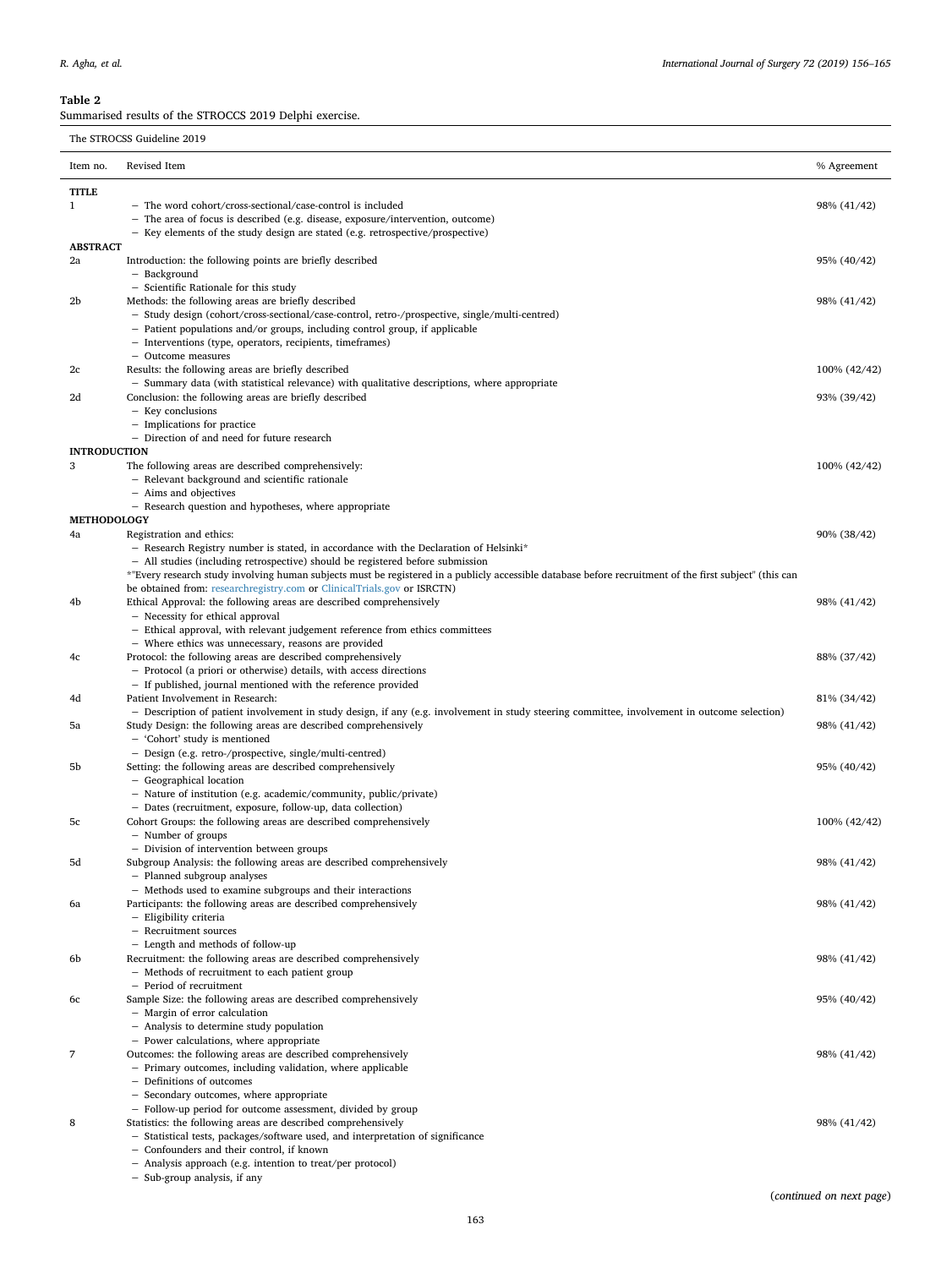## The STROCSS Guideline 2019

| Item no.              | Revised Item                                                                                                                                                          | % Agreement  |
|-----------------------|-----------------------------------------------------------------------------------------------------------------------------------------------------------------------|--------------|
|                       | <b>INTERVENTION AND CONSIDERATIONS</b>                                                                                                                                |              |
| 9a                    | Pre-intervention Considerations: the following areas are described comprehensively                                                                                    | 88% (37/42)  |
|                       | - Patient optimisation (pre-surgical measures)<br>- Pre-intervention treatment (hypothermia/-volaemia/-tension; ICU care; bleeding problems; medications)             |              |
| 9b                    | Intervention: the following areas are described comprehensively                                                                                                       | 98% (41/42)  |
|                       | - Type of intervention and reasoning (e.g. pharmacological, surgical, physiotherapy, psychological)                                                                   |              |
|                       | - Aim of intervention (preventative/therapeutic)<br>- Concurrent treatments (antibiotics, analgaesia, anti-emetics, NBM, VTE prophylaxis)                             |              |
|                       | - Manufacturer and model details where applicable                                                                                                                     |              |
| 9с                    | Intra-intervention Considerations: the following areas are described comprehensively                                                                                  | 98% (41/42)  |
|                       | - Administration of intervention (location, surgical details, anaesthetic, positioning, equipment needed, preparation, devices, sutures, operative<br>time)           |              |
|                       | - Pharmacological therapies include formulation, dosages, routes and durations                                                                                        |              |
|                       | - Figures and other media are used to illustrate                                                                                                                      |              |
| 9d                    | Operator Details: the following areas are described comprehensively                                                                                                   | 86% (36/42)  |
|                       | - Training needed<br>- Learning curve for technique                                                                                                                   |              |
|                       | - Specialisation and relevant training                                                                                                                                |              |
| 9e                    | Quality Control: the following areas are described comprehensively                                                                                                    | 98% (41/42)  |
|                       | - Measures taken to reduce variation                                                                                                                                  |              |
| 9f                    | - Measures taken to ensure quality and consistency in intervention delivery<br>Post-intervention Considerations: the following areas are described comprehensively    | 95% (40/42)  |
|                       | - Post-operative instructions and care                                                                                                                                |              |
|                       | - Follow-up measures                                                                                                                                                  |              |
|                       | - Future surveillance requirements (e.g. imaging, blood tests)                                                                                                        |              |
| <b>RESULTS</b><br>10a | Participants: the following areas are described comprehensively                                                                                                       | 95% (40/42)  |
|                       | - Flow of participants (recruitment, non-participation, cross-over and withdrawal, with reasons)                                                                      |              |
|                       | - Population demographics (prognostic features, relevant socioeconomic features, and significant numerical differences)                                               |              |
| 10 <sub>b</sub>       | Participant Comparison: the following areas are described comprehensively                                                                                             | 95% (40/42)  |
|                       | - Table comparing demographics included<br>- Differences, with statistical relevance                                                                                  |              |
|                       | - Any group matching, with methods                                                                                                                                    |              |
| 10 <sub>c</sub>       | Intervention: the following areas are described comprehensively                                                                                                       | 86% (36/42)  |
|                       | - Changes to interventions, with rationale and diagram, if appropriate                                                                                                |              |
|                       | - Learning required for interventions<br>- Degree of novelty for intervention                                                                                         |              |
| 11a                   | Outcomes: the following areas are described comprehensively                                                                                                           | 95% (40/42)  |
|                       | - Clinician-assessed and patient-reported outcomes for each group                                                                                                     |              |
|                       | - Relevant photographs and imaging are desirable                                                                                                                      |              |
| 11b                   | - Confounders to outcomes and which are adjusted<br>Tolerance: the following areas are described comprehensively                                                      | 95% (40/42)  |
|                       | - Assessment of tolerance                                                                                                                                             |              |
|                       | - Loss to follow up, with reasons (percentage and fraction)                                                                                                           |              |
|                       | - Cross-over with explanation                                                                                                                                         |              |
| 11c                   | Complications: the following areas are described comprehensively<br>- Adverse events described                                                                        | 90% (38/42)  |
|                       | - Classified according to Clavien-Dindo classification*                                                                                                               |              |
|                       | - Mitigation for adverse events (blood loss, wound care, revision surgery should be specified)                                                                        |              |
|                       | 'Dindo D, Demartines N, Clavien P-A. Classification of Surgical Complications. A New Proposal with Evaluation in a Cohort of 6336 Patients and                        |              |
| 12                    | Results of a Survey. Ann Surg. 2004; 240(2): 205-213<br>Key Results: the following areas are described comprehensively                                                | 98% (41/42)  |
|                       | - Key results, including relevant raw data                                                                                                                            |              |
|                       | - Statistical analyses with significance                                                                                                                              |              |
| <b>DISCUSSION</b>     |                                                                                                                                                                       | 98% (41/42)  |
| 13                    | The following areas are described comprehensively:<br>- Conclusions and rationale                                                                                     |              |
|                       | - Reference to relevant literature                                                                                                                                    |              |
|                       | - Implications to clinical practice                                                                                                                                   |              |
|                       | - Comparison to current gold standard of care                                                                                                                         |              |
| 14                    | - Relevant hypothesis generation<br>Strengths and Limitations: the following areas are described comprehensively                                                      | 98% (41/42)  |
|                       | - Strengths of the study                                                                                                                                              |              |
|                       | - Limitations and potential impact on results                                                                                                                         |              |
|                       | - Assessment of bias and management                                                                                                                                   |              |
| 15                    | Implications and Relevance: the following areas are described comprehensively<br>- Relevance of findings and potential implications to clinical practice are detailed | 90% (37/42)  |
|                       | - Future research that is needed is described, with study designs detailed                                                                                            |              |
| <b>CONCLUSIONS</b>    |                                                                                                                                                                       |              |
| 16                    | - Key conclusions are summarised                                                                                                                                      | 93% (39/42)  |
| <b>DECLARATIONS</b>   | - Key directions for future research are summarised                                                                                                                   |              |
| 17a                   | - Conflicts of interest, if any, are described                                                                                                                        | 100% (42/42) |
| 17b                   | - Sources of funding (e.g. grant details), if any, are clearly stated                                                                                                 | 98% (41/42)  |